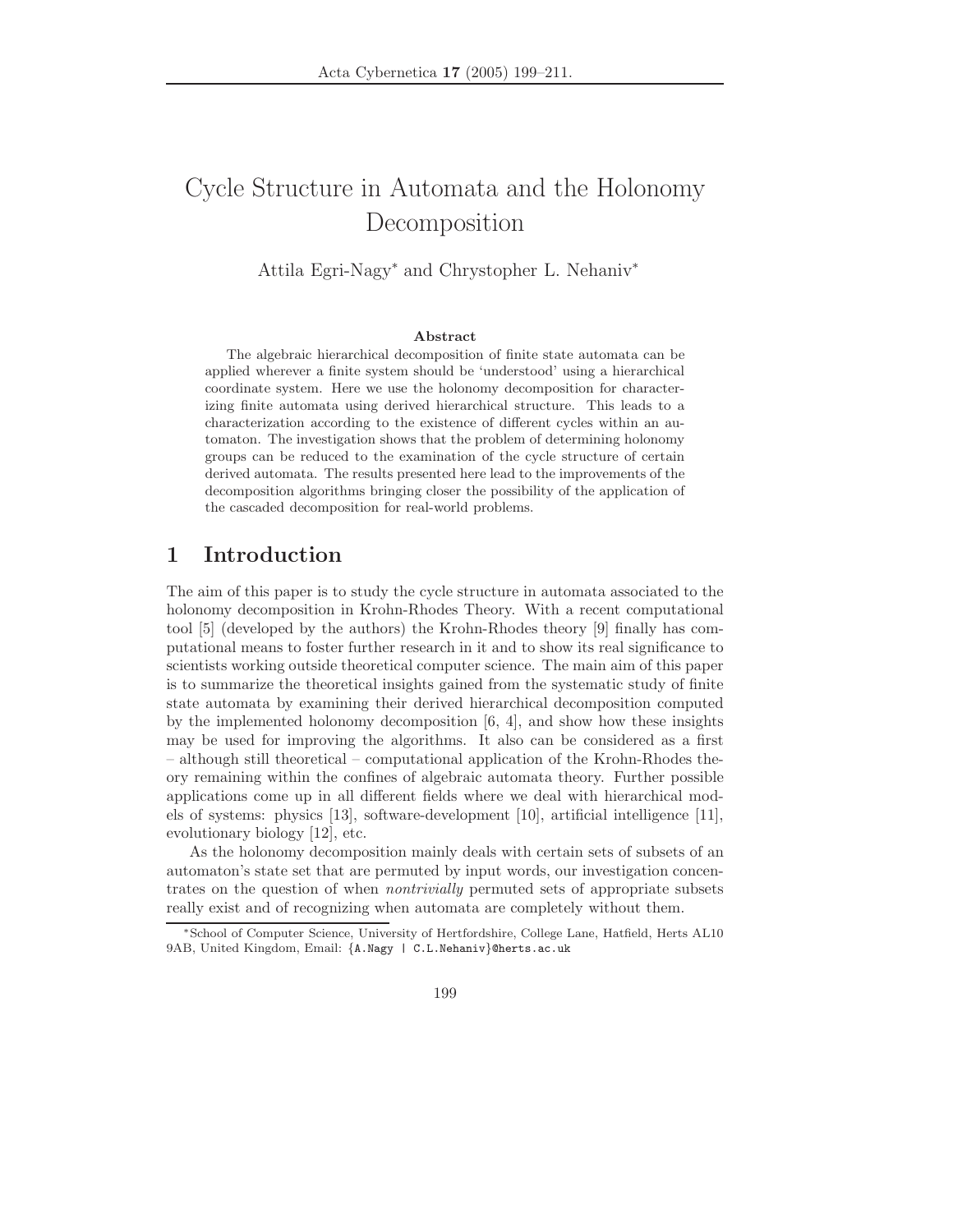#### **2 Mathematical Preliminaries and Notations**

Here we establish the close connection between finite state automata and some algebraic structures called semigroups as it is more convenient to handle automata algebraically. The connection between these structures is outlined here with special emphasis on the cascaded product of automata, together with the notions of division and wreath product. For more details see [4, 1, 6].

#### **2.1 Transformation Semigroups**

**Semigroups.** <sup>A</sup> *semigroup* is a set S equipped with an associative binary operation  $\mu: S \times S \to S$ . Instead of  $\mu(s_1, s_2)$  we write  $s_1 \cdot s_2$  or more briefly  $s_1 s_2$ . If A and B are subsets of a semigroup, then AB means the set  ${ab : a \in A, b \in B}$ . An element 1 is the identity element of S if  $s1 = 1s = s$ , for all  $s \in S$ . The identity is unique if it exists. By  $S^1$  we denote S if it has an identity otherwise  $S \cup \{1\}$ . By  $S<sup>I</sup>$  we mean  $S \cup \{I\}$  where I acts as an identity on S and itself, the identity of S (if it exists) ceases to be an identity as it fails on I. The *order* of a semigroup S is its cardinality |S|. We say that G generates the semigroup  $\langle G \rangle = S$  if  $G \subseteq S$  and all elements of  $S$  can be expressed as a finite product of elements in  $G$ . A semigroup S is *aperiodic* if for each element  $s \in S$  there is a positive natural number n such that  $s^n = s^{n+1}$ ; for a finite semigroup this means that it contains no nontrivial subgroups.

**Homomorphisms.** Let S and T be semigroups with operations  $\circ$ ,  $\circ$  respectively, and having a mapping  $\psi : S \to T$  such that  $\psi(s_1 \circ s_2) = \psi(s_1) \circ \psi(s_2)$ , for all  $s_1, s_2 \in S$ . Then we say that  $\psi$  is a *homomorphism* from S to T, a mapping which preserves products. If a homomorphism is bijective then it is an *isomorphism*.

**Groups.** A semigroup is a *monoid* if it has an identity element. A monoid is a *group* if for every  $s \in S$  there is an inverse  $s^{-1} \in S$  such that  $ss^{-1} = s^{-1}s = 1$ . A subset T of a semigroup S is a *subsemigroup* if it is closed under the multiplication of S. Subgroups are defined analogously. A subgroup H of a group G is *normal* if gH <sup>=</sup> Hg <sup>∀</sup>g <sup>∈</sup> G. A nontrivial group is *simple* if it has no nontrivial normal subgroups.

**Transformations.** For a nonvoid finite set A, a mapping  $\varphi : A \to A$  is called <sup>a</sup> *transformation* of A. If the mapping is bijective, then it is a *permutation.* The *image* of  $\varphi$  is defined as  $\{a\varphi : a \in A\}$  denoted by  $\text{im}(\varphi)$ . If the image of a mapping is a singleton then the mapping is *constant*. The *rank* of a transformation is the cardinality of its image. The set  $T$  of all transformations of  $A$  form a semigroup under the operation of function composition of transformations and it is called the *full transformation semigroup* denoted by  $\mathcal{T}_A = (A, T)$ . If S is a subsemigroup of T then  $(A, S)$  is called a *transformation semigroup* on A (or briefly a *ts*), and we say that S acts on A.  $(A, S)$  is a permutation group if each elements  $s \in S$  acts on A by permutation. We write  $a \cdot s$  for the image of state a under the transformation s, and we have  $(a \cdot s_1)s_2 = a \cdot (s_1s_2)$  for all  $a \in A$ ,  $s_1, s_2 \in S$ . It is a basic fact of semigroup theory that every finite semigroup can be represented as a ts using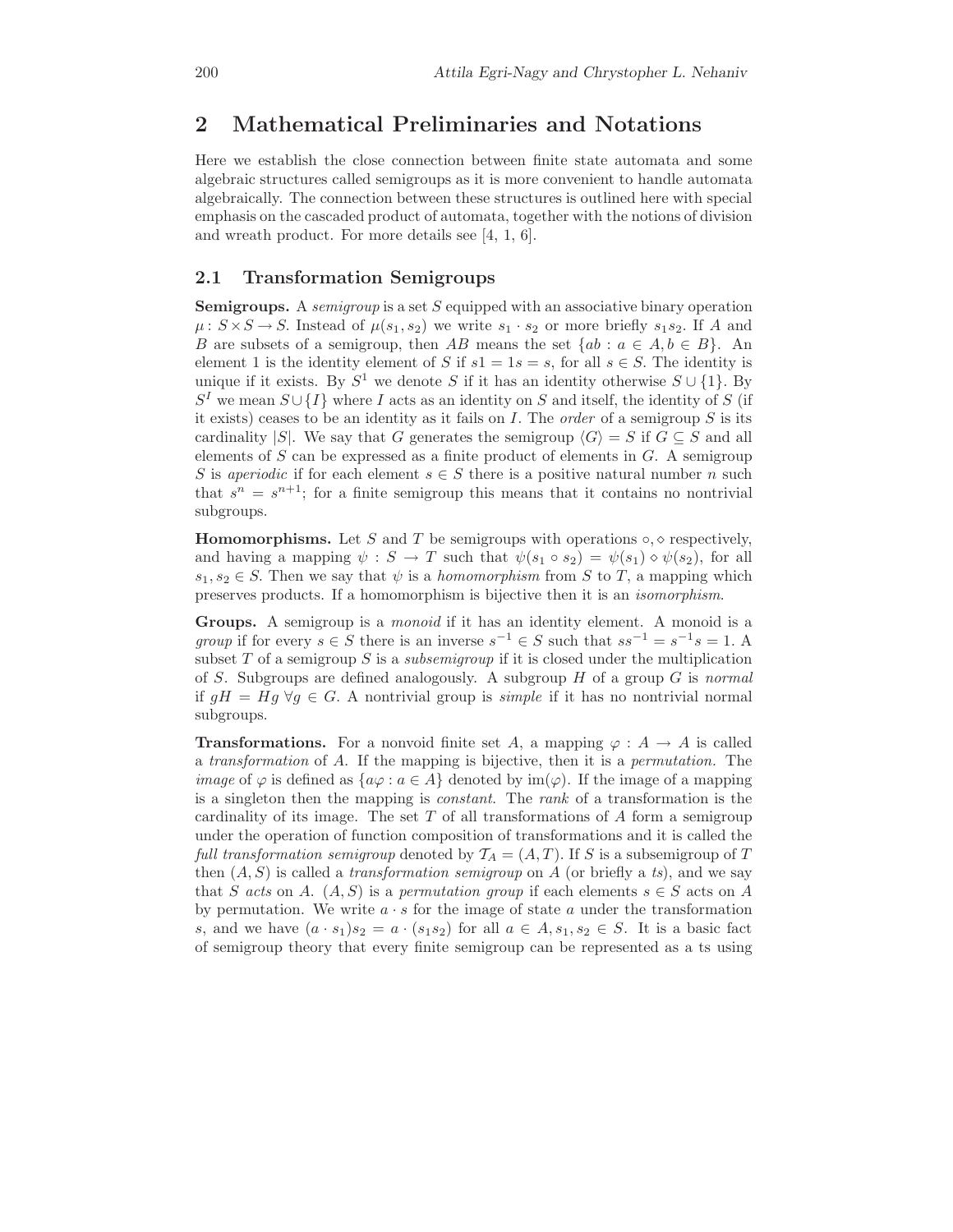the *right regular representation*  $(S^1, S)$  where S acts on  $S^1$  by multiplication on the right [3]. If  $(A, S)$  is a transformation semigroup, we denote by  $(A, \overline{S})$  the transformation semigroup with transformations  $\overline{S} = \{t | t \in S \text{ or } t \text{ is constant}\}.$ 

**Division.** We say that a transformation semigroup  $(A, S)$  *divides*  $(B, T)$  denoted by  $(A, S) | (B, T)$  if we can choose for all  $a \in A$  at least one  $\tilde{a} \in B$  as a *lift* and and for each  $s \in S$  at least one  $\tilde{s} \in T$  as a *lift*, such that the following hold:

- 1. Each member of B (resp. T) is a lift of at most one element of A (resp.  $S$ ), i.e. the (non-empty) lift sets are non-intersecting,
- 2. If  $\tilde{a}$  is any lift of a and  $\tilde{s}$  is any lift of s, then  $\tilde{a} \cdot \tilde{s}$  is some lift of  $a \cdot s$ , i.e. the products are respected.

Denote the set of lifts of a state a by  $L(a)$  (and  $L(s)$  for a transformation s respectively). Note that in general  $L(a) \cdot L(s) \subseteq L(a \cdot s)$ , instead of being equal.



**Words and the free semigroup.**[15] Let X the set of letters be called the *alphabet*. A *word* over the alphabet X is a finite sequence of elements of X:  $(x_1, x_2,...,x_n), x_i \in X$ . The empty word is denoted by  $\lambda$ .  $X^+$  is the set of all non-empty finite words.  $X^+$  is a semigroup under the operation of concatenation, it is called the *free semigroup*.  $X^* = X^+ \cup \{\lambda\}$  is the *free monoid*.

A word  $v \in X^*$  is a *factor* of a word  $z \in X^*$  if there exist words  $u, w \in X^*$  such that  $z = uvw$ . v is a *left factor* of z if there exists a word  $w \in X^*$  such that  $z = vw$ . A word w is *primitive* if it is not a power of another word. For any nonempty word w, the smallest factor u such that  $w = u^n$ ,  $n \ge 1$  is the *primitive root* of w. We also use the notation  $u = \sqrt{w}$ .

#### **2.2 Finite State Automata**

By a finite state *automaton*, we mean a triple  $\mathcal{A} = (A, X, \delta)$  where A is the (finite nonempty) *state set*, X is the *input alphabet* and  $\delta : A \times X \to A$  is the *transition function.* We do not explicitly consider the output of the automaton as it can be recovered from the state and the input symbol. We tacitly use the state as the output.

We can naturally extend the transition function for words i.e. sequences of input symbols: for the empty word  $\delta(a, \lambda) = a$ , and for arbitrary words  $u, v \in X^*$ ,  $\delta(a, uv) = \delta(\delta(a, u), v)$ . There is a natural equivalence relation, the *congruence induced by* A on words  $u \equiv v$  if  $\delta(a, u) = \delta(a, v)$   $\forall a \in A$ , i.e. identifying words with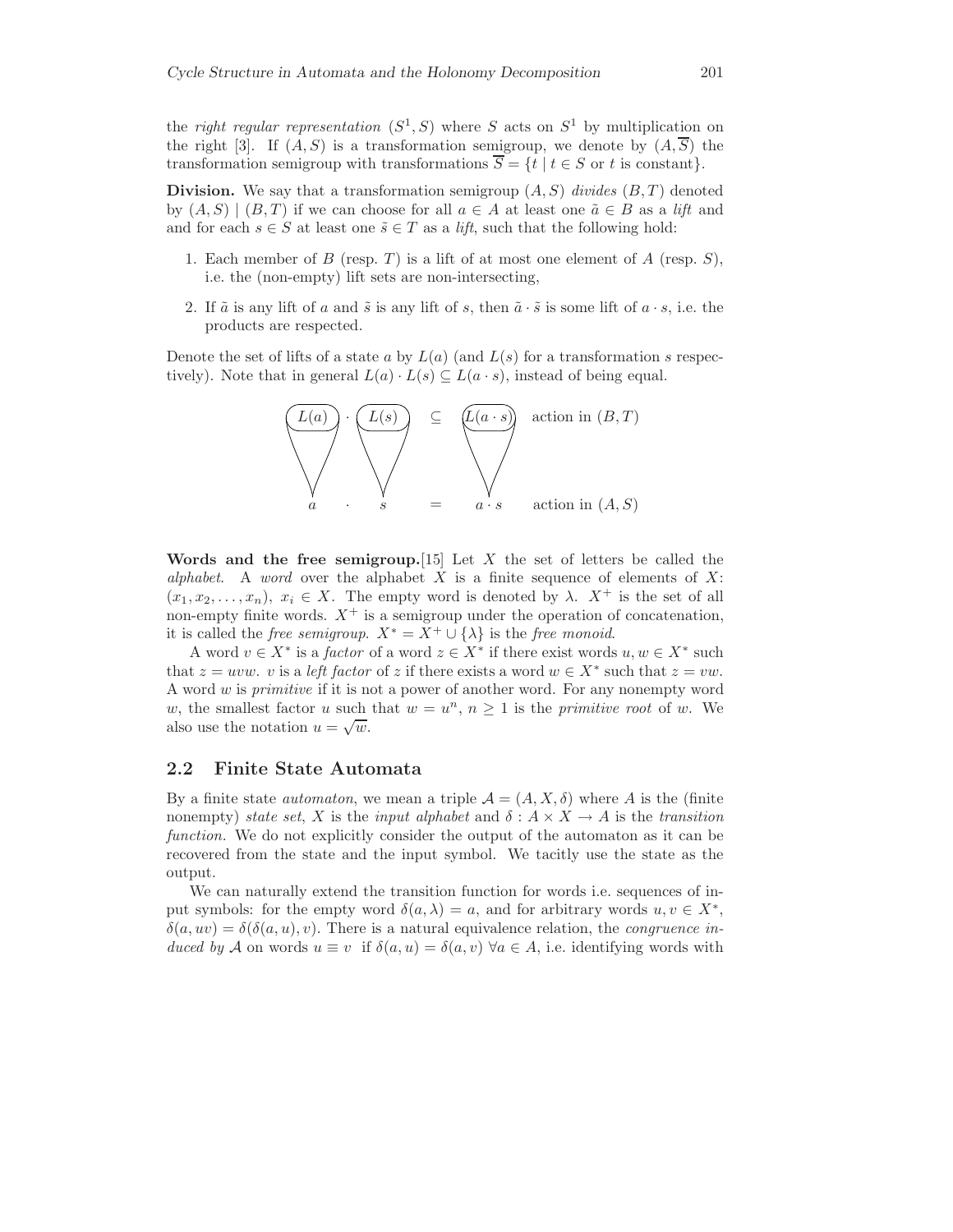

Figure 1: State transition in the wreath product  $(A_3, S_3) \wr (A_2, S_2) \wr (A_1, S_1)$ . The transformation  $(f_3, f_2, f_1)$  is applied to state  $(a_3, a_2, a_1)$  yielding  $(b_3, b_2, b_1)$  $(a_3 \cdot f_3(a_2, a_1), a_2 \cdot f_2(a_1), a_1 \cdot f_1)$ . The black bars denote the applications of functions  $f_2, f_3$  according to hierarchical dependence. Note that the applications of these functions happen exactly at the same moment since their arguments are the previous states of other components, therefore there is no need to wait for the other components to calculate the new states. We use the state as the output of the automaton.

the same action on A. The *characteristic semigroup*  $S(\mathcal{A})$ , also called the *semigroup of the automaton*, is the set equivalence classes  $X^+/\equiv$  of this congruence, with associative operation induced by concatenation. With the characteristic semigroup we can handle an automaton A as a transformation semigroup  $(A, S(\mathcal{A}))$ . Conversely if S is a semigroup then the corresponding automaton is  $\mathcal{A}_S = (S^1, S)$ , where the transition function is the right action of  $S$  on  $S^1$ .

An automaton  $A$  *emulates* another one  $B$  with states  $B$  if every computation which can be done in B can be done in A as well, i.e.  $(B, S(\mathcal{B}))$  divides  $(A, S(\mathcal{A}))$ .

Using automata terminology constant mappings in transformation semigroups are often called *resets.* A *permutation-reset* automaton is an automaton such that each of its inputs acts either as a permutation or a constant map on states.

The *state transition graph*  $D(\mathcal{A})$  of an automaton  $\mathcal{A} = (A, X, \delta)$  is a digraph with A as the set of vertices and  $(a, x, b)$  is a labelled edge if  $a \cdot x = b$ , where  $a, b ∈ A, x ∈ X$ . It is a *loop-edge* if  $a = b$ . A *path* is a sequence of edges  $(a_i, x_i, b_i)$  $1 \leq i \leq n$  with  $a_{i+1} = b_i$  for all  $1 \leq i \leq n$ , and the *label* of the path is  $x_1 \ldots x_n$ . A *loop* is a path with  $b_n = a_1$ .

#### **2.3 Wreath Product Explained**

Although the concept of the wreath product is not so complicated, it is not as easy to present the intuitive idea how the loop-free cascaded product works. After reading the formal definition a figure may shed light on how state transitions happen in the product (Fig. 1). It is also a great help first to consider a simpler product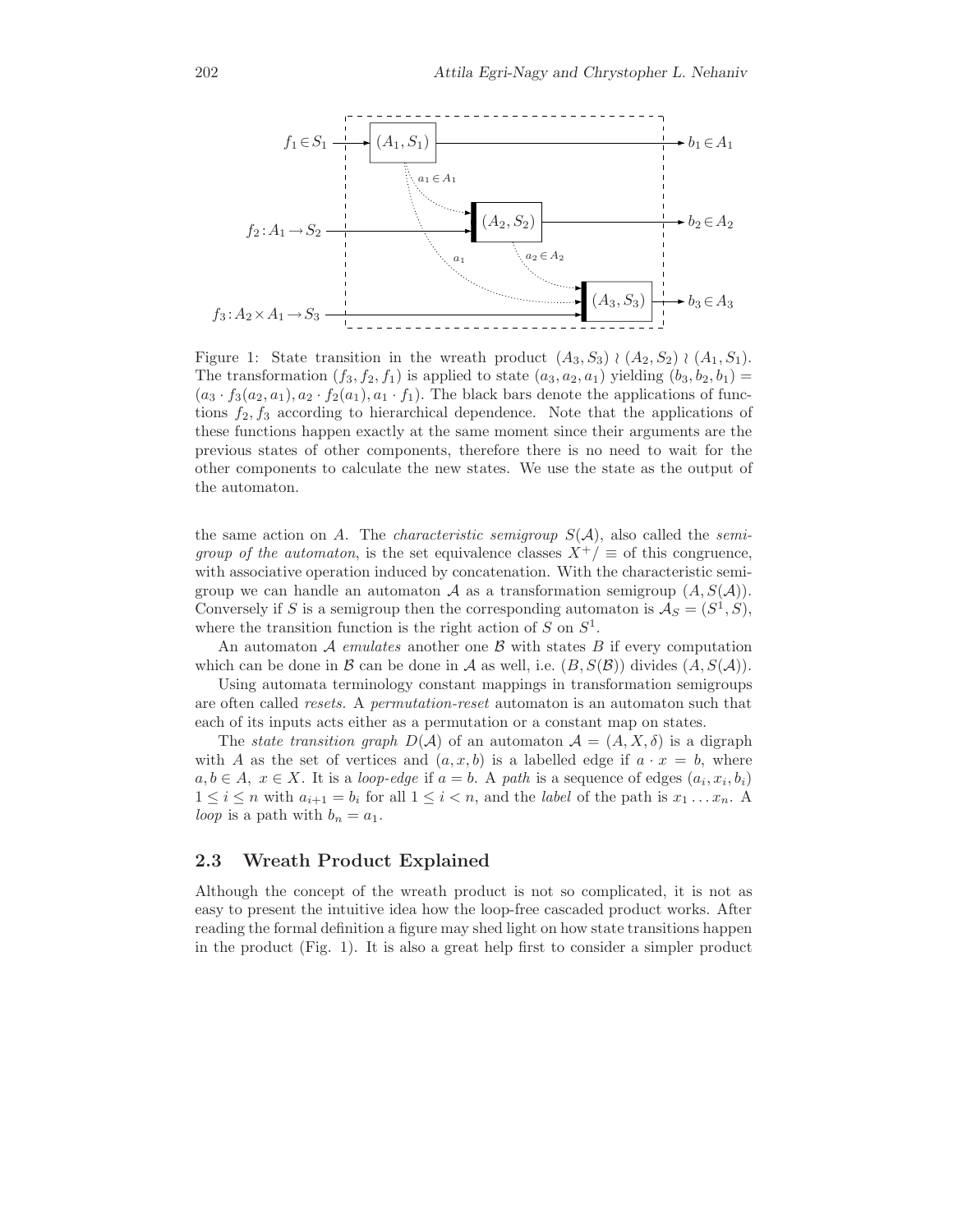with no dependence between the components.

Let  $(A_n, S_n), \ldots, (A_1, S_1)$  be transformation semigroups called *components*. The indices  $1, \ldots, n$  are called *coordinates.* The *direct product*  $(A_n, S_n) \times \ldots \times$  $(A_1, S_1)$  is the ts  $(A_n \times \ldots \times A_1, S_n \times \ldots \times S_1)$  with the componentwise action

$$
(a_n,\ldots,a_1)\cdot(s_n,\ldots,s_1)=(a_n\cdot s_n,\ldots,a_1\cdot s_1).
$$

Direct product is also called *parallel composition* as the components' state transitions do not depend on each other, and the order of the components does not really matter up to isomorphism.

Now we introduce an order-dependent connection between the components. Let  $A = A_n \times \ldots \times A_1$  and  $\mathcal{T}_A$  the full ts on A. Let S be the subsemigroup of  $\mathcal{T}_A$ consisting of all transformations  $s: A \rightarrow A$  satisfying the condition of *hierarchical dependence* of coordinates. Denote  $p_k : A \to A_k$  the kth projection map, then for each  $k = 1, \ldots, n$  there exists  $f_k : A_{k-1} \times \cdots \times A_1 \rightarrow S_k$  such that

$$
p_k((t_n, ..., t_{k+1}, t_k, ..., t_1) \cdot s) = t_k \cdot f_k(t_{k-1}, ..., t_1) = t'_k
$$
  
where  $s \in S$ ,  $t_k, t'_k \in A_k$ ,  $k = 1, ..., n$ .

That is, the new k<sup>th</sup> coordinate  $t'_{k}$  resulting from the action of s depends only on the values of the old first k coordinates and on the transformation  $\varepsilon$ . More on the values of the old first  $k$  coordinates and on the transformation  $s$ . Moreover, it is given by acting with an element of  $S_k$  which depends only on s and  $(t_{k-1},...,t_1)$ . We can write this transformation as the ordered list of these functions:  $s = (f_n, ..., f_1)$ .

Then the transformation semigroup  $(A, S) = (A_n, S_n) \ldots (A_1, S_1)$  is the *wreath product* of transformation semigroups  $(A_n, S_n), \ldots, (A_1, S_1)$ . Reading from left to right the last component is the top level of the hierarchy.

#### **3 Holonomy Decomposition Theorem**

The holonomy decomposition originates from Zeiger's method of proving the Krohn-Rhodes Theorem [16, 17, 7]. This algorithm work by the detailed study of how the semigroup S of an automaton  $(A, X, \delta)$  acts on subsets of A. It looks for groups induced by  $S$  permuting some set of subsets of  $A$ . These groups are called the *holonomy groups*. These groups are the building blocks for the components of the decomposition. As we go deeper in the hierarchy of the cascade composition we have components that act on subsets with smaller cardinality.

The sketch of the algorithm to obtain a decomposition: First calculate the set of images of transformations in S. From now on, let  $\mathcal I$  denote this set extended by  $A$ itself and its singletons. On  $\mathcal I$  there is a preorder relation called *subduction* defined. A subset  $P$  is subduction related to a subset  $Q$  if  $P$  is contained in a resulting set of acting by some  $s \in S$  on Q, i.e.  $P \subseteq Q \cdot s$ . The mutual relation of elements induces an associated equivalence relation  $P \equiv Q \iff P \leq Q$  and  $Q \leq P$ . The set of equivalence classes are partially ordered by the subduction relation. The set of equivalence classes and their partial order are called the *subduction picture*. The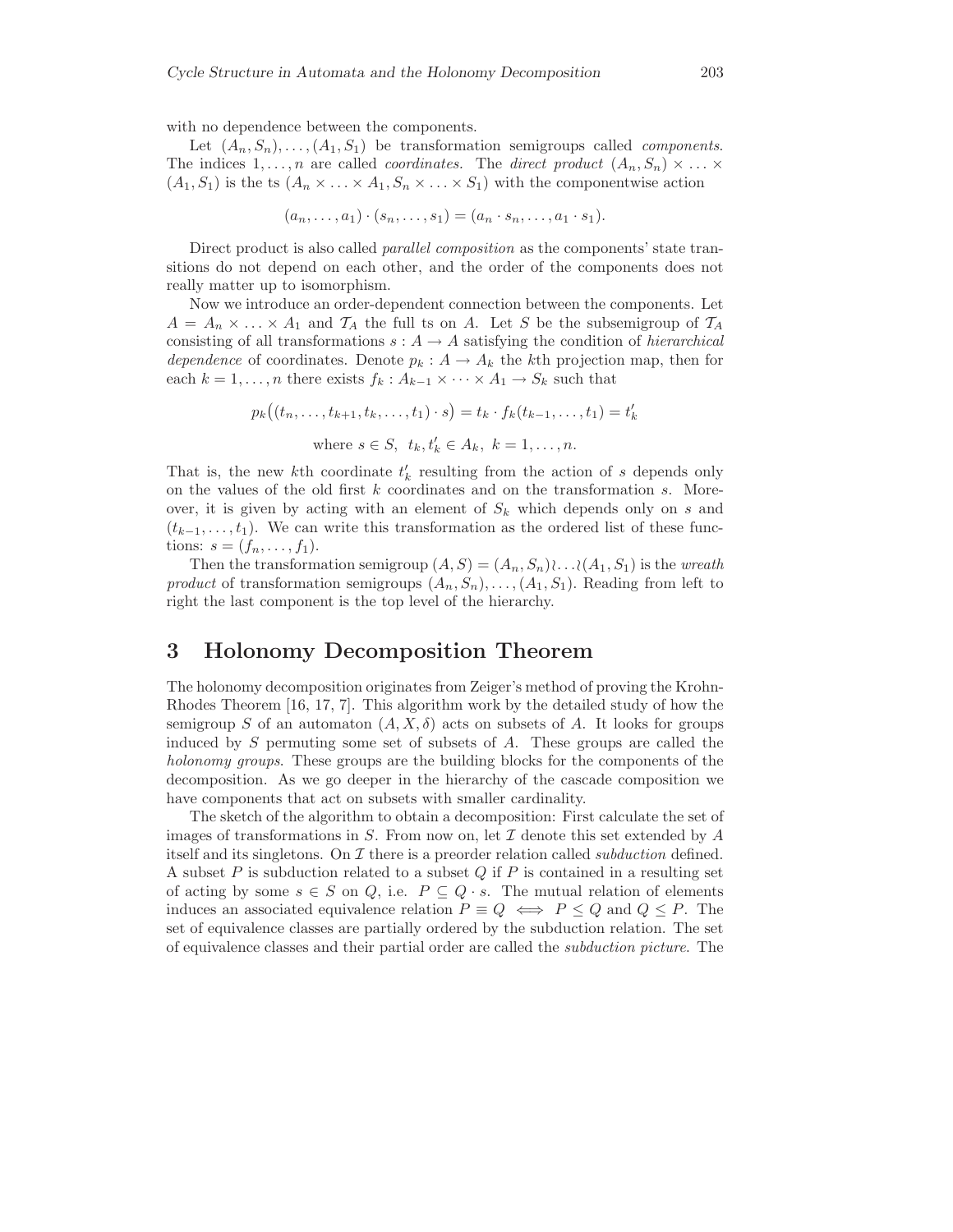*tiles*  $B_P$  of a subset  $P(P \in \mathcal{I}, |P| > 1)$  are its proper subsets directly below it in the subduction preorder. The union of its tiles equals to  $P$ . The length of a longest strict path from a singleton to a subset  $P$  in the partial order of subduction equivalence classes defines the *height* of the subsets within the equivalence class of P. Equivalence classes with the same height are on the same hierarchical level. The sets of tiles for each element  $Q \in \mathcal{I}$  form the *tiling picture*. The holonomy group  $H_Q$  of Q is the group (arising from elements of  $S^1$ ) permuting the tile set  $B_Q$  of Q. The component  $\overline{\mathcal{H}_i}$  of one hierarchical level i is the direct product of the holonomy groups belonging to the representative elements of equivalence classes with height i augmented with the constant mappings.

**Theorem 1** (Holonomy Decomposition [6, 4])**.** *Let* (A, S) *be a finite transformation semigroup then* (A, S) *divides a wreath product of its holonomy permutation-reset transformation semigroups*  $(\mathcal{B}_1, \overline{\mathcal{H}_1}) \wr \cdots \wr (\mathcal{B}_h, \overline{\mathcal{H}_h})$ .

This strong formulation of part of the Krohn-Rhodes theorem is slightly different from the original since the components here are groups extended with constants and not simple groups and the divisors of the flip-flop. But these permutationreset components can be easily decomposed into flip-flops and groups. Moreover the groups can be further decomposed into a series of simple groups using the Lagrange Coordinate Decomposition Theorem and Jordan-Hölder Theorem [8, 4]. Note that the top level of the hierarchy is the component with highest index, not 1.

#### **4 Cycles in Automata**

**Definition 2.** *<sup>A</sup>* graphical cycle *in an automaton* (A, X, δ) *is a cycle in its state transition digraph together with a word*  $w \in X^+$ *, i.e. a sequence of states*  $a_1, \ldots, a_n$   $n \geq 2$ , where the states in the sequence are pairwise distinct except  $a_1 = a_n$ , and  $w = x_1 \ldots x_{n-1}$ ,  $x_i \in X$  such that  $a_i \cdot x_i = a_{i+1}$  for all  $1 \le i \le n-1$ . *The word*  $w = x_1 \ldots x_{n-1}$  *is called the label of the cycle.* 

Since  $n \geq 2$  a loop edge is not a graphical cycle, and also, since  $a_i \neq a_{i+1}$  within a graphical cycle, loop edges are not allowed.

**Definition 3.** An algebraic cycle *in an automaton*  $A = (A, X, \delta)$  *is a permutation group*  $(\{a_1, \ldots, a_n\}, \langle w \rangle)$  *for which*  $a_i = a_j \Rightarrow i = j, n > 1$ *, and w is a word in* X<sup>+</sup> *such that*  $a_i \cdot w = a_{i+1}$  *for all*  $1 \leq i \leq n$ *, and*  $a_n \cdot w = a_1$ *.* 

The word w generates a cyclic group which acts faithfully on  $\{a_1, \ldots, a_n\}$  by permutations. (Of course  $\langle w \rangle$  might not act by permutations on A.) Obviously  $w<sup>n</sup>$  is the identity element. Moreover, *n* being greater than 1 excludes trivial oneelement groups. Note that loops are not generally algebraic cycles. The *generator* of the algebraic cycle is  $w$ , and its label is  $w<sup>n</sup>$ .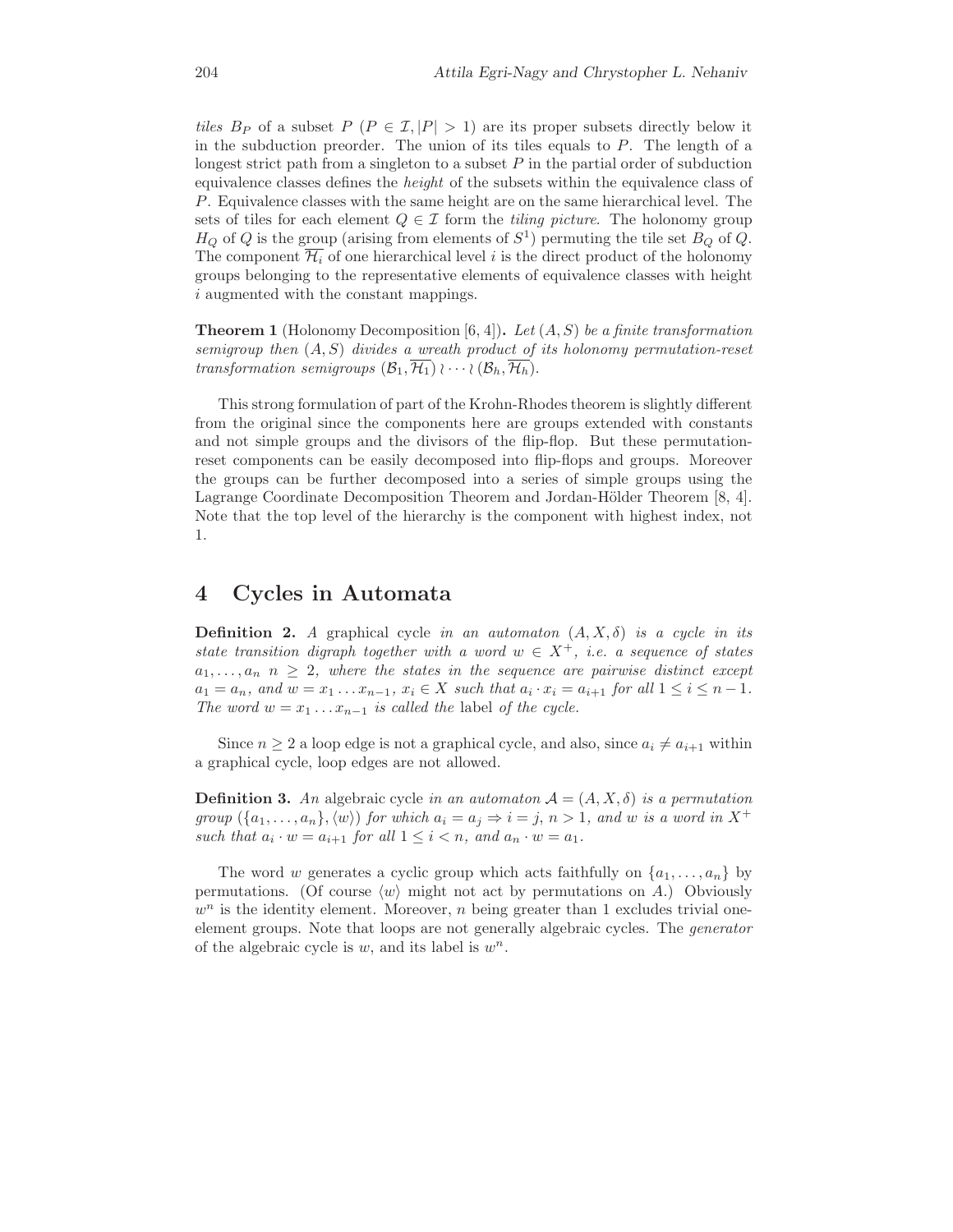### **5 Graphically Cycle-Free Automata**

**Definition 4.** *An automaton is* graphically cycle-free *if it does not have any graphical cycle.*

The very simple structure of graphically cycle-free automata is reflected in their subduction pictures in the following way:

**Lemma 5.** (A, S) *is graphically cycle-free iff on every height level in each subduction relation equivalence class there is only one element.*

*Proof:* Let  $P, Q \in \mathcal{I}$  and  $P \equiv Q$  but  $P \neq Q$ . Since  $P, Q$  are finite  $|P| = |Q|$ . Clearly by finiteness there is at least one  $x \in Q$  such that  $x \notin P \cap Q$ , otherwise  $P, Q$  would be the same. Due to the equivalence of P and Q we have  $s, t \in S$  bijective mappings such that  $P = Q \cdot s$  and  $Q = P \cdot t$  and thus  $(st)^n$  is the identity on Q for some  $n > 0$ , by the finiteness of P, Q. Since  $x \cdot s = x' \neq x$  while  $x \cdot (st)^n = x$ , there must be a graphical cycle.

Conversely, a graphical cycle ensures the existence of an equivalence class with at least two elements at height zero.  $\hfill \square$ 

Another way to think about the proof of this lemma is to recognize that for the singleton subsets of the state set (at height zero) the equivalence classes are exactly the strongly connected components of the automaton's state transition graph.

This result can be exploited in the decomposition algorithm since if the equivalence classes are detected to all be singleton classes, then there is no need to look for holonomy groups at all and the holonomy identity-reset ts's can be built immediately.

# **6 Algebraically Cycle-Free Automata**

It is a well-known result of algebraic automata theory that the star-free rational languages are recognized by exactly those automata whose characteristic monoid is aperiodic (having no nontrivial subgroup) $[14]$ . It is also known that deciding aperiodicity for a finite automaton is PSPACE-complete[2]. We are interested in this problem for certain derived automata that arise naturally in the holonomy decomposition.

Intuitively one might expect that the state transition graph of an aperiodic automaton contains no cycles at all, but this is not true in general: there might be graphical cycles in it, while remaining aperiodic (see Fig 2). But with another type of cycles the notion of aperiodicity can be expressed.

**Definition 6.** An automaton  $A = (A, X, \delta)$  is algebraically cycle-free *if it does not have any algebraic cycle.*

The property of algebraic cycle-freeness is tied up with the primitivity of words, which act on some states as the identity.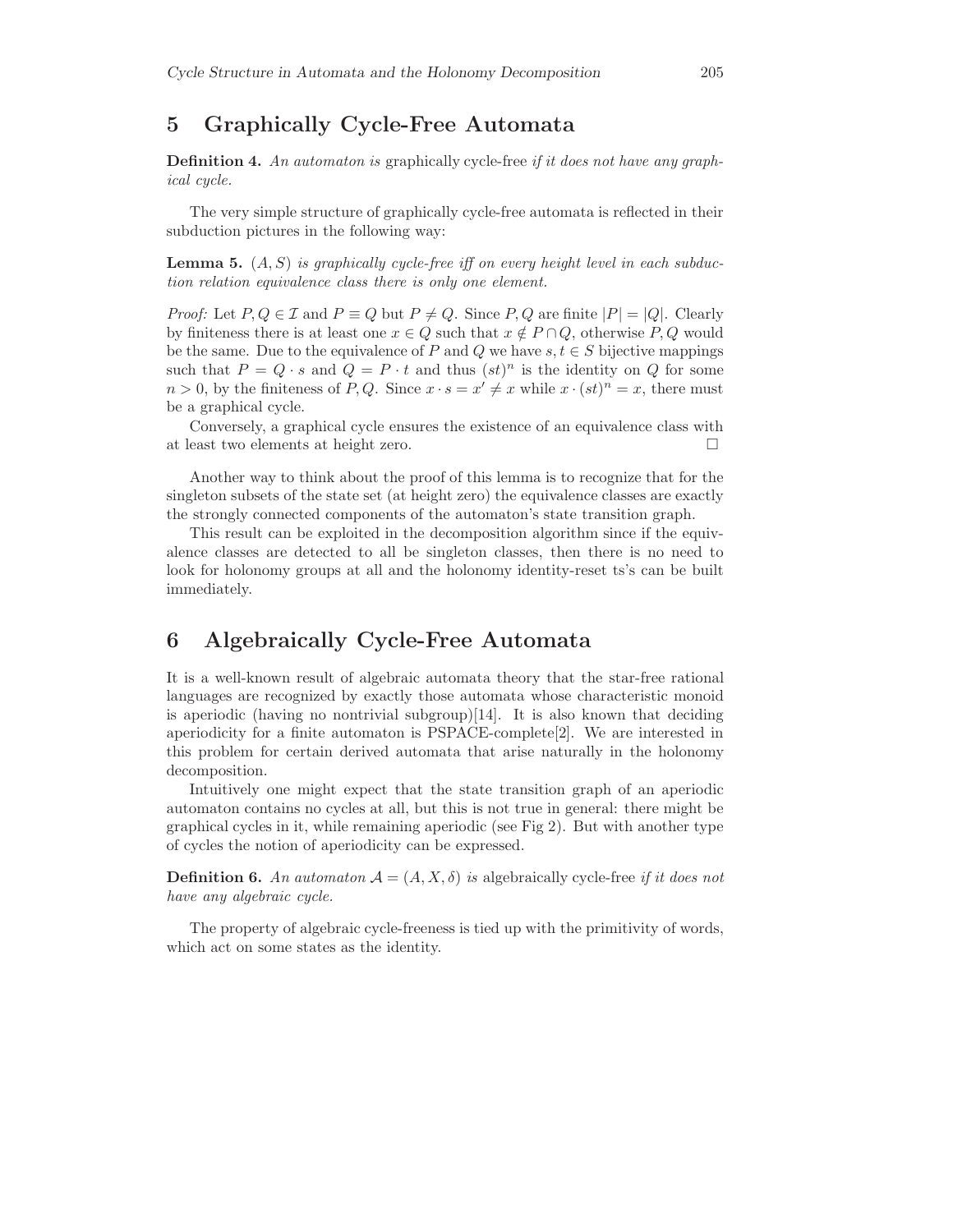**Lemma 7.** An automaton  $A = (A, X, \delta)$  is algebraically cycle-free iff for all states  $a \in A$  and for all words  $w \in X^+$  such that  $a \cdot w = a$ , one of the following statements *holds.*

- *1.* w *is primitive.*
- 2. w is not primitive but has primitive root  $u \in X^+$ , i.e.  $w = u^n$ , and  $a \cdot u = a$ .

*Proof:* If w is primitive, then we are done. Otherwise  $w = u^n$  where u is primitive. Let's suppose indirectly that  $a \cdot u \neq a$ . Let k be the least integer that  $a \cdot u^k = a$  $(1 \lt k \leq n)$ . Then  $({a, a \cdot u, \ldots, a \cdot u^{k-1}}, \langle u \rangle)$  is a cyclic permutation group (with at least two elements), therefore we have an algebraic cycle, contradicting our assumptions.

The converse is obvious due to the fact that a trivial permutation group does not constitute an algebraic cycle, and the conditions 1−2 allow only trivial permutation groups.  $\Box$ 

**Remark 8.** *Obviously Lemma 7 holds even if*  $a \cdot z \neq a$  *for some left factor* z *of* w.

It is clear that in the absence of graphical cycles there cannot be any algebraic cycle. Thus,

**Proposition 9.** *If an automaton is graphically cycle-free then it is algebraically cycle-free.*

Now we show that aperiodic automata are exactly the algebraically (not the graphically) cycle-free ones.

**Theorem 10.** *The following are equivalent for an automaton*  $A = (A, X, \delta)$  *with corresponding transformation semigroup* (A, S)*:*

- *1.* A *is algebraically cycle-free.*
- *2.* S *is aperiodic.*
- *3. Holonomy groups are trivial for* (A, S)*.*

*Proof:* (1)  $\Rightarrow$  (2): Suppose S is not aperiodic, then we have a cyclic group  $\langle v \rangle$  in S of order  $n \geq 2$ , where  $v \in X^+$  is a word representing the generator. Thus  $v^n$ is the identity of the cyclic group,  $v \equiv v^{n+1}$  and  $v \not\equiv v^2$ . Therefore  $\exists a$  such that  $a \cdot v \neq a \cdot v^2$  and  $a \cdot v = a \cdot v^{n+1}$ . Let  $a' = a \cdot v$ , thus  $a' \cdot v^n = a'$  and since A is algebraically cycle-free we can apply Lemma 7: let  $u = \sqrt{v^n} = \sqrt{v}$ , then we have  $a' \cdot u = a', a' \cdot v = a'$  and finally  $a \cdot v^2 = a \cdot v$ , which is a contradiction.<br>(2)  $\rightarrow$  (1). For the converse we use again an indirect proof: Suppose

 $(2) \Rightarrow (1)$ : For the converse we use again an indirect proof: Suppose there is an algebraic cycle, i.e.  $({a_1, \ldots, a_n}, \langle w \rangle)$  is a permutation group with  $a_i \in A, w \in X^+$ and  $n > 1$ . Therefore  $\mathbb{Z}_n$ , the cyclic group with n elements, divides S. This cannot happen when  $S$  is aperiodic.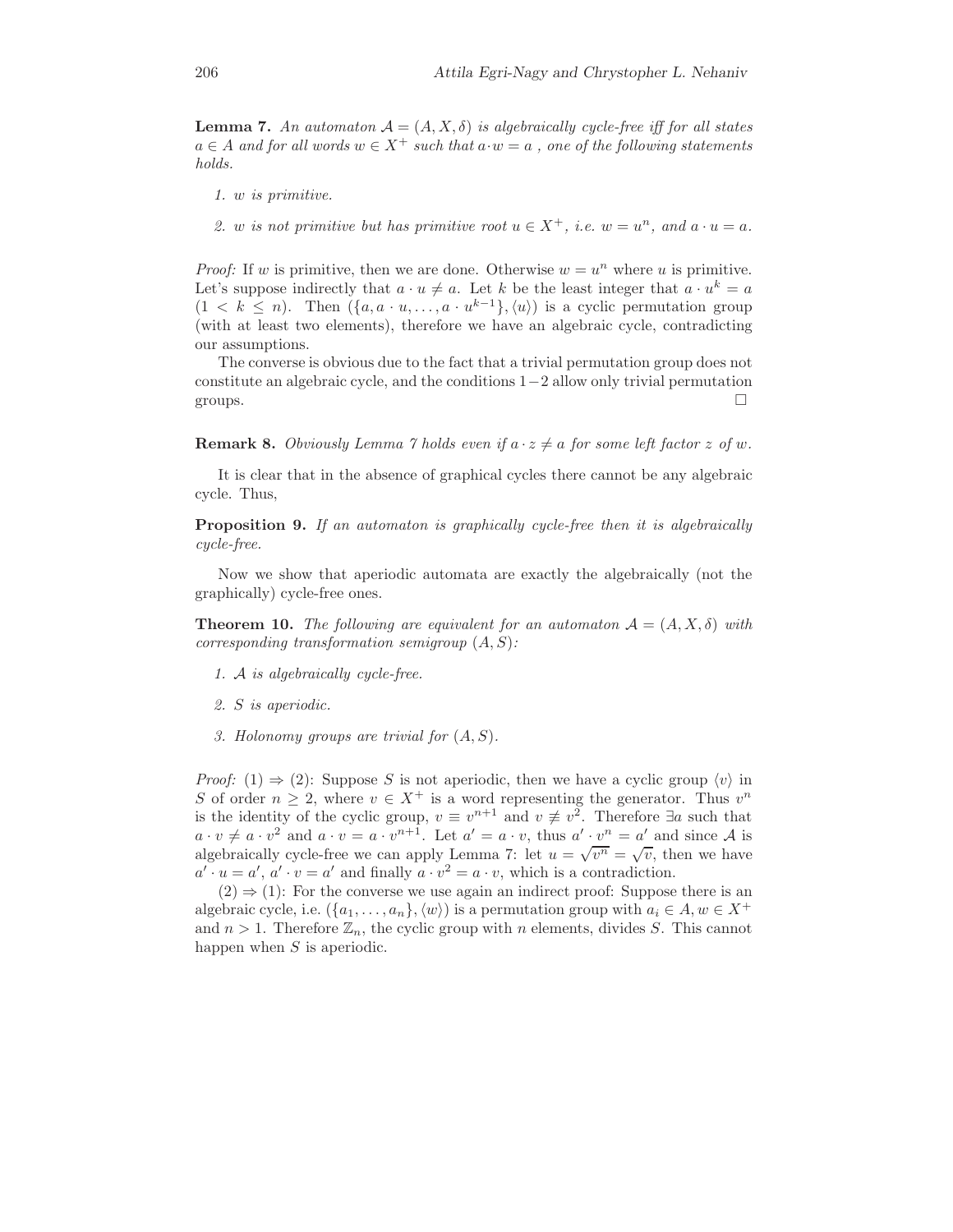

Figure 2: Automaton A has an algebraic cycle  $({1, 2}, \langle a \rangle)$ . Automaton B has graphical cycles ab, ba, but they are labelled with primitive words.



Figure 3: An automaton A with state set  $A = \{1, 2, 3, 4, 5, 6\}$  and alphabet  $\{x, y\}$ , where x and y are transformations with  $x = (3\ 4\ 1\ 3\ 4\ 3), y = (4\ 3\ 6\ 6\ 4\ 2).$ 

 $(2) \Leftrightarrow (3)$ : The components of the holonomy decomposition are all divisors of the original semigroup, thus aperiodic semigroups have only trivial holonomy groups, and wreath products and divisors of aperiodic transformation semigroups are aperiodic.  $\Box$ 

**Corollary 11.** An automaton  $A = (A, X, \delta)$  is aperiodic if and only if

$$
\forall a \in A, w \in X^+, x \cdot w = a \Rightarrow a \cdot \sqrt{w} = a.
$$

The distinction between algebraically cycle-free aperiodic and nonaperiodic automata is rather subtle. Two automata having the same state-transition graphs regarding their connectivity might belong to different classes depending on how the input symbols act on the state set (Fig. 2).

# **7 Non-Aperiodic Automata**

A main concern of the holonomy decomposition is to find the nontrivial holonomy groups. Fortunately the tiling picture provides tools for locating the elements of  $\mathcal I$ for which there exist nontrivial holonomy groups.

**Lemma 12.** For an element  $Q$  of  $I$  in the tiling picture of  $(A, S)$  if there is a *nontrivial holonomy group* <sup>H</sup>*<sup>Q</sup>, then in its set of tiles* <sup>B</sup>*<sup>Q</sup> there are at least two distinct tiles*  $t_1, t_2$  *such that*  $t_1 \equiv t_2$ *.*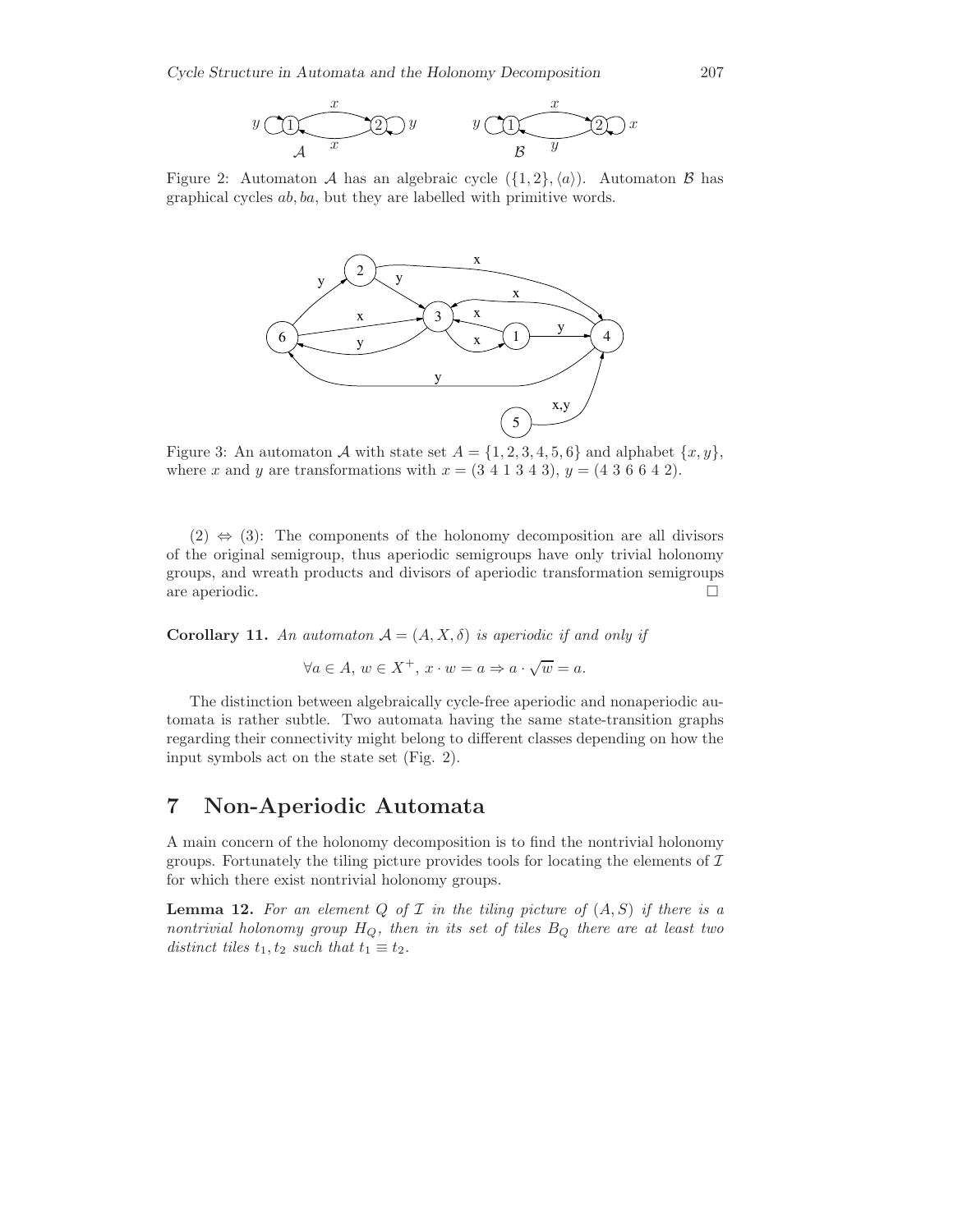

Figure 4: The tiling picture of automaton  $A$  in Fig. 3. The equivalence classes are denoted by boxes. Equivalence classes with elements having nontrivial holonomy groups are shaded. Dotted edges denote the 'tile of' relation.

*Proof:*  $H_Q$  being nontrivial means that there are some pair(s) of tiles for which there are transformations permuting them and thus they are mutually subduction related.  $\Box$ 

The converse is not generally true as we can see in the example of an automaton (Fig 3) with tiling picture (Fig 4). For a trivial  $H_Q$  the set of tiles  $B_Q$  may contain distinct equivalent tiles, see Fig 5. In order to determine whether we have a nontrivial holonomy group for a  $Q \in \mathcal{I}$  we define an extended automaton and examine its cycle structure. Denote the equivalence classes of subduction relation by  $E_1$  to  $E_N$ .

**Lemma 13.** *If*  $P \in E_i$  *and for some*  $s \in S$ ,  $P \cdot s = Q$  *such that*  $Q \notin E_i$  *(leaving*) *the equivalence class) then there is no transformation*  $t \in S$  *such that*  $Q \cdot t \in E_i$ *(no way back to the original equivalence class).*

*Proof:* Suppose there is such a t that  $Q = P \cdot s$  and  $P' = Q \cdot t$  with  $P \equiv P'$ . Due to the equivalence we have  $P = P' \cdot s''$  for some  $s'' \in S$ , therefore  $Q \cdot (ts'') = P' \cdot s'' = P$ the equivalence we have  $P = P' \cdot s''$  for some  $s'' \in S$ , therefore  $Q \cdot (ts'') = P' \cdot s'' = P$ , thus  $Q = P$ , which contradicts the original assumption that we leave the equivalence thus  $Q \equiv P$ , which contradicts the original assumption that we leave the equivalence class of P. class of  $P$ .

Let's define <sup>E</sup>*<sup>Q</sup>* as the union of equivalence classes which contain at least one tile of  $Q \in \mathcal{I}$ . Formally:  $E_Q = \bigcup_{E_i \cap B_Q \neq \emptyset} E_i$ . Then the *tile automaton* of  $Q$  is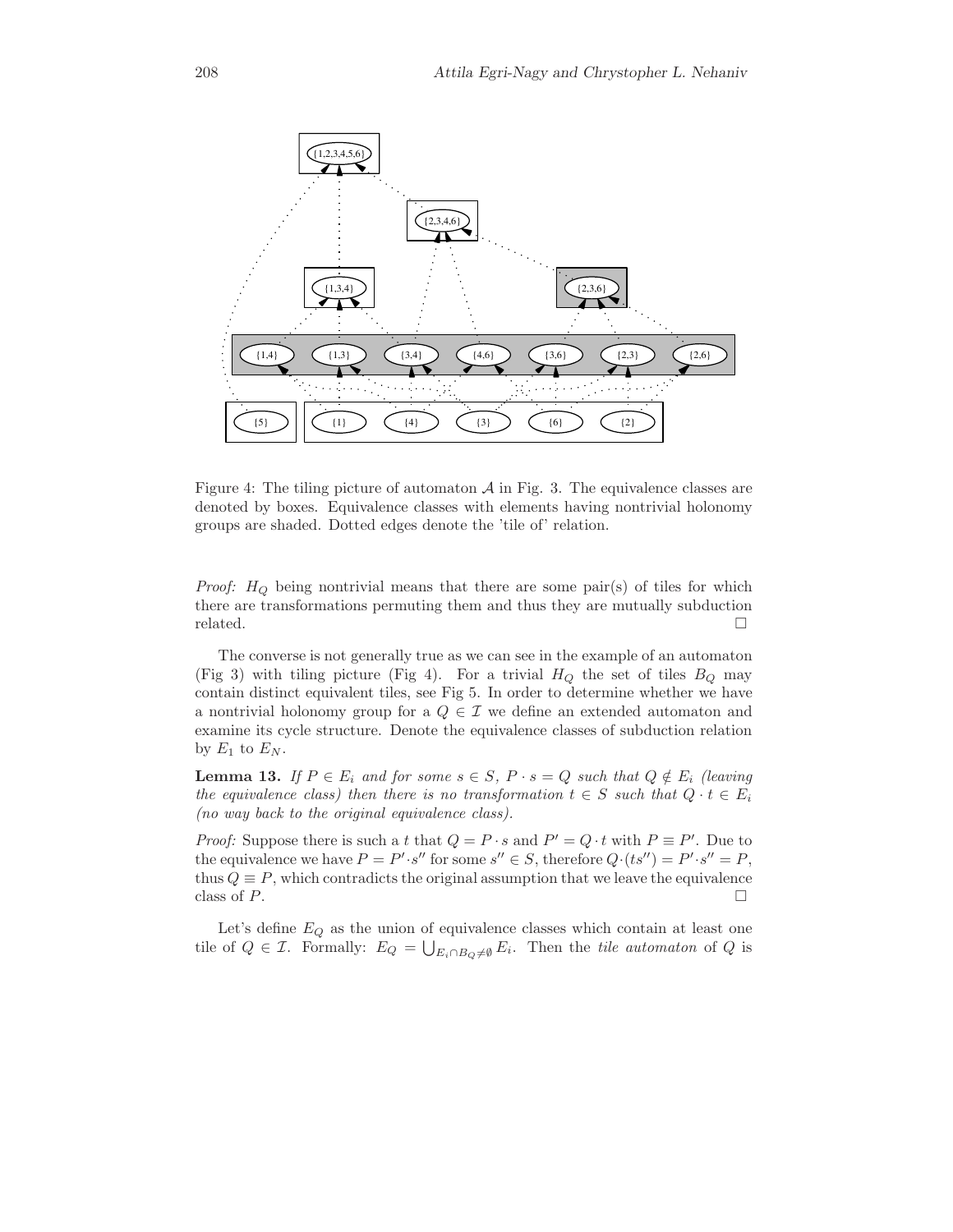

Figure 5: Two tile automata of automaton  $\mathcal A$  in Fig. 3.  $\mathcal A_{\{1,3,4\}}$  is trivial, while  $\mathcal{A}_{\{2,3,6\}}$  is nontrivial with generator word y.

defined as  $A_Q = (E_Q \cup \{\varsigma\}, X, \gamma)$ , where  $\varsigma$  is a sink state, the input alphabet X is the same as the original automaton's, and  $\gamma$  is the natural extension of  $\delta$  to act on subsets of A providing that if the image is not in some  $E_i$  then it is  $\varsigma$ . This way <sup>ς</sup> represents going to another equivalence class not contained in <sup>E</sup>*<sup>Q</sup>*, but according to Lemma 13 this can be represented as a sink since there is no way to come back.

The equivalence classes in  $E_Q$  form strongly connected components in  $A_Q$ . When determining the nontriviality of  $H_Q$  we look for algebraic cycles in these components. We look not simply for independent algebraic cycles in each component as a word of a cycle might not permute the tile elements in another component, but for parallel algebraic cycles. This way we can recast the characterization of a holonomy group element in terms of algebraic cycles. More formally:

**Proposition 14.**  $H_Q$  *is nontrivial iff there exists a word*  $w \in A^+$  *and*  $B_Q$  *can be partitioned into*  $\{T_1, \ldots, T_k\}$  *subsets such that either*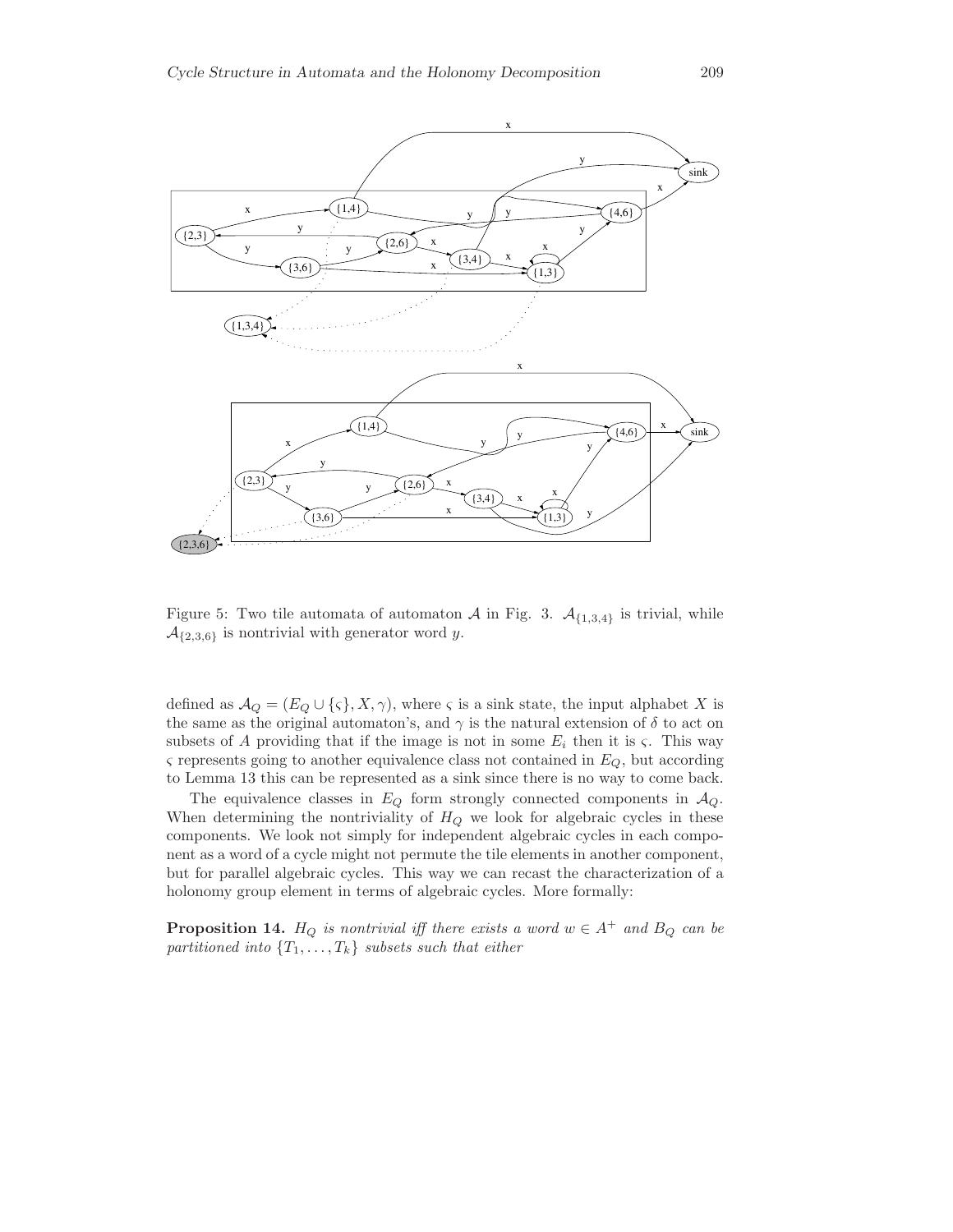- *1.*  $T_i$  consists of exactly one tile and  $T_i \cdot w = T_i$ , or
- 2.  $T_i \cdot \langle w \rangle \subseteq B_Q \cap E_j$  *for some*  $1 \leq j \leq N$ *, and*  $(T_i \cdot \langle w \rangle, \langle w \rangle)$  *is an algebraic cycle in* A*<sup>Q</sup>*

*holds for all*  $T_i$ ,  $1 \leq i \leq k$ *, and* (2) *must hold for at least one*  $T_i$ *.* 

In short the proposition characterizes when the transformation induced by  $w$ nontrivially permutes B*Q*. This transformation is clearly a nontrivial holonomy group element. From Lemma 13,  $T_i \cdot w^n \in (B_Q \cap E_j)$  follows for any  $n \geq 0$ . Therefore the algebraic cycles contained in <sup>B</sup>*<sup>Q</sup>* generated by <sup>w</sup> are all disjoint. If all intersections  $(B_Q \cap E_j)$  are singletons, or none of them contains an algebraic cycle then  $H_Q$  is trivial. This fact can be exploited in efficient decomposition algorithms of the holonomy decomposition by excluding cases where the construction of the holonomy group should not be attempted.

### **8 Conclusions**

Using an implementation of the holonomy decomposition we could get new insights about its working mechanism and found a relation between the cycle structure of an automaton and its holonomy components. We also showed that detecting cycles with primitive words helps in excluding elements of  $\mathcal I$  when searching for holonomy groups. Currently we are investigating the possibility of efficient construction of holonomy groups by using the extended tile automata replacing the current algorithm which is based on a breadth-first search in the space of semigroup elements. These results will eventually lead to improvements of the decomposition algorithms providing efficient and scalable tools for attacking real-world problems such as analyzing metabolic networks [13], understanding biological complexity [12], AI applications [11] and so on.

#### **References**

- [1] Michael A. Arbib, editor. *Algebraic Theory of Machines, Languages, and Semigroups*. Academic Press, 1968.
- [2] Sang Cho and Dung T. Huynh. Finite-automaton aperiodicity is pscpacecomplete. *Theoretical Computer Science*, 88:99–116, 1991.
- [3] A.H. Clifford and G.B. Preston. *The Algebraic Theory of Semigroups (Mathematical Survey, No 7)*, volume 1 of *Mathematical Survey*. American Mathematical Society, 2nd edition, 1967.
- [4] Pál Dömösi and Chrystopher L. Nehaniv. *Algebraic Theory of Finite Automata Networks: An Introduction*, chapter 3, The Krohn-Rhodes and Holonomy Decomposition Theorems. SIAM Series on Discrete Mathematics and Applications, 2005.